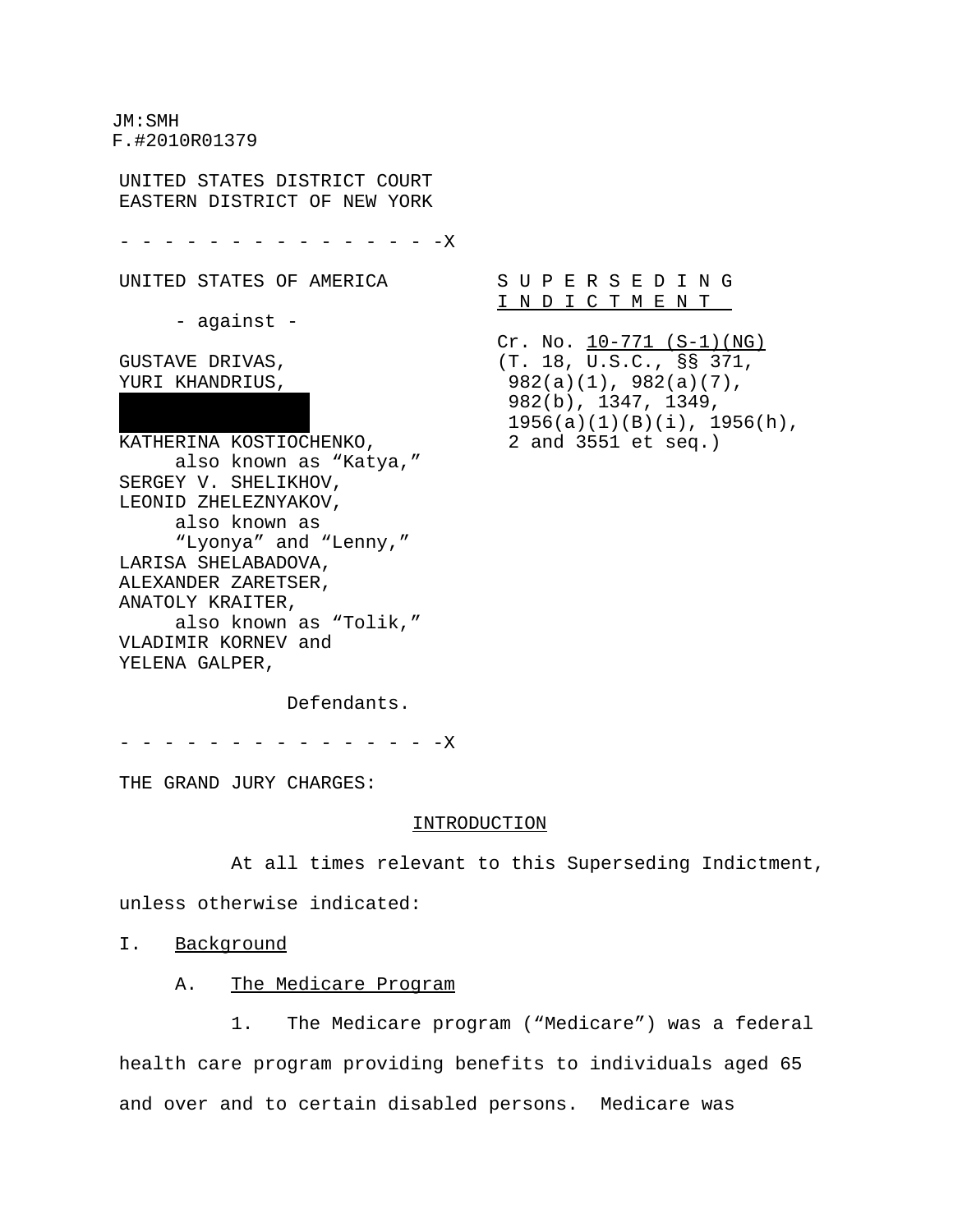administered by the Centers for Medicare and Medicaid Services, a federal agency under the United States Department of Health and Human Services. Individuals who received benefits under Medicare were referred to as Medicare "beneficiaries." The physician who provided a service to a beneficiary or ordered that a service be provided to a beneficiary was referred to as a "rendering physician."

2. Medicare was a "health care benefit program," as defined by Title 18, United States Code, Section 24(b).

3. Medicare included coverage under several components, including hospital insurance ("Part A") and medical insurance ("Part B"). Medicare Part B covered the costs of physicians' services and outpatient care, including physical therapy and diagnostic tests. Medicare Part B covered these costs only if, among other requirements, they were medically necessary and ordered by a physician.

4. A medical provider certified to participate in Medicare, whether a clinic or an individual, was assigned a provider identification number ("PIN") for billing purposes. A medical provider rendering a service was required to use its assigned PIN when submitting a claim for reimbursement to Medicare.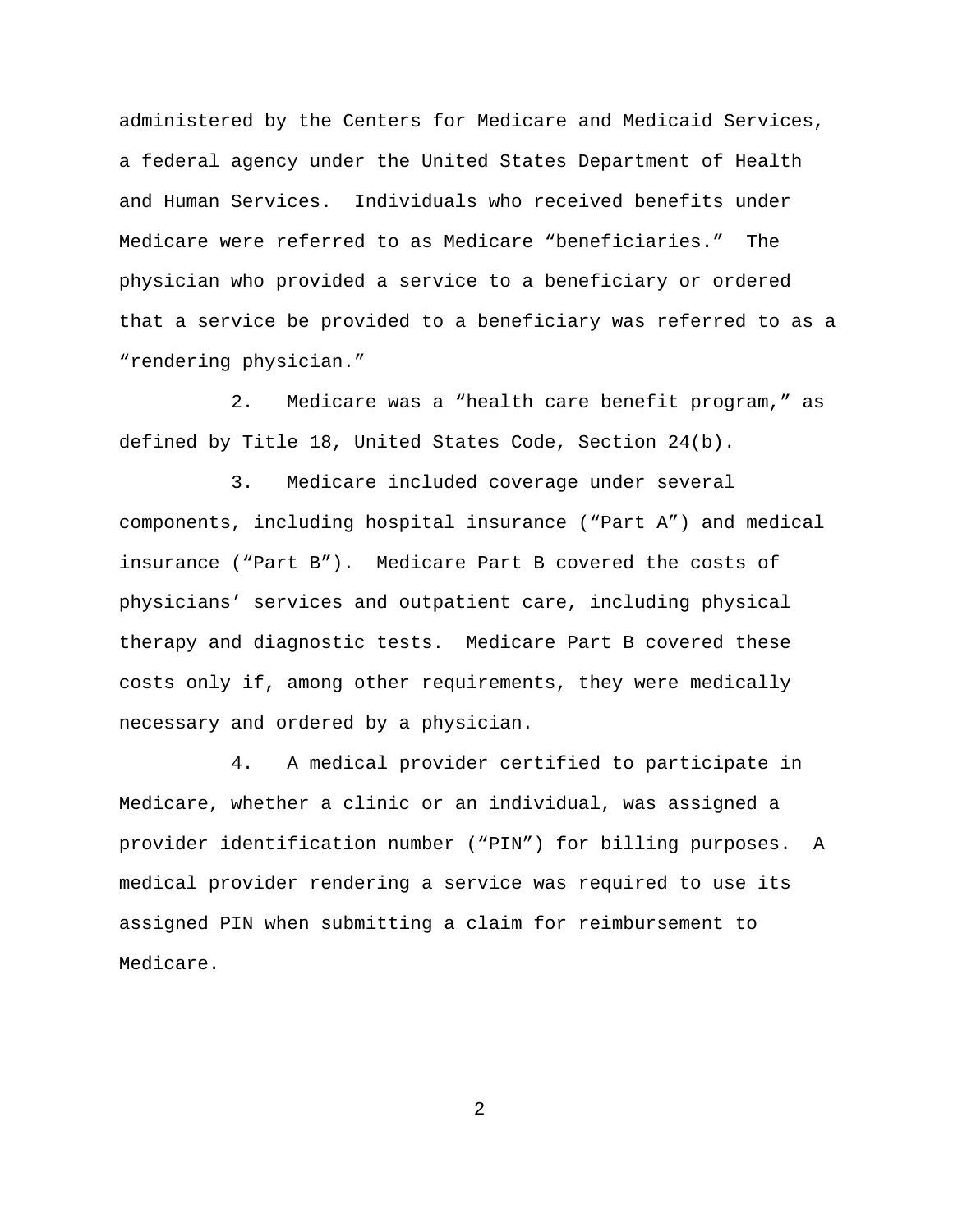5. A medical provider was permitted to submit claims to Medicare only for services actually rendered and was required to maintain patient records verifying the provision of services.

6. To receive reimbursement for a covered service from Medicare, a medical provider was required to submit a claim, either electronically or in writing. The claim had to include information identifying the medical provider, the rendering physician, the patient and the services rendered. By submitting the claim, the provider was certifying, among other things, that the services were rendered to the patient and were medically necessary.

7. Medicare provider claims included "billing codes," which were numbers that referred to specific descriptions of medical services. Medicare reimbursed medical providers a set fee for many billing codes.

B. Relevant Entities and the Defendants

(1) The Medical Clinics

8. Bay Medical Care PC ("Bay Medical") was a New York State corporation doing business in Brooklyn, New York. Bay Medical was certified to participate in the Medicare program. Bay Medical purported to provide, among other things, physical therapy, nerve conduction tests, Doppler echocardiography and allergy services to Medicare beneficiaries.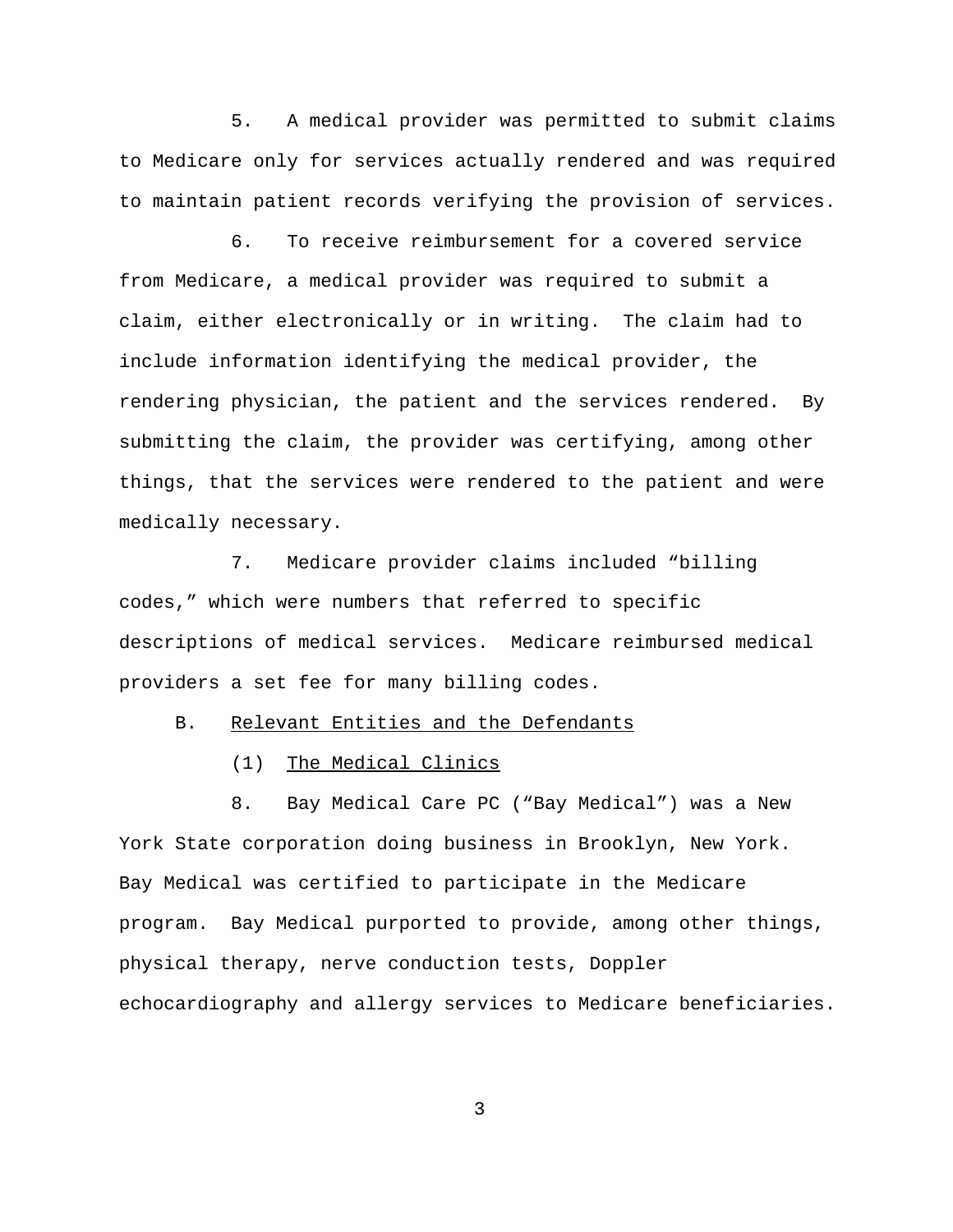9. SVS Wellcare Medical PLLC ("SVS") was a New York State corporation doing business in Brooklyn, New York. SVS was certified to participate in the Medicare program. SVS purported to provide, among other things, physical therapy, nerve conduction tests, vestibular function tests, allergy services, sleep studies and vitamin infusions to Medicare beneficiaries.

10. SZS Medical Care PLLC ("SZS") was a New York State corporation doing business in Brooklyn, New York. SZS was certified to participate in the Medicare program. SZS purported to provide, among other things, physical therapy, nerve conduction tests, vestibular function tests, allergy services, sleep studies, vitamin infusions, lab services, podiatry services and urology services to Medicare beneficiaries.

11. At various times, Bay Medical, SVS and SZS (collectively, the "Medical Clinics") were located at 7612 Bay Parkway, Brooklyn, New York, 7616 Bay Parkway, Brooklyn, New York, and 8686 Bay Parkway, Brooklyn, New York.

(2) The Defendants

12. The defendant GUSTAVE DRIVAS was the owner and President of Bay Medical, a managing employee of SVS and an owner of SZS. DRIVAS was also a rendering physician at the Medical Clinics.

13. The defendant YURI KHANDRIUS was an employee at the Medical Clinics.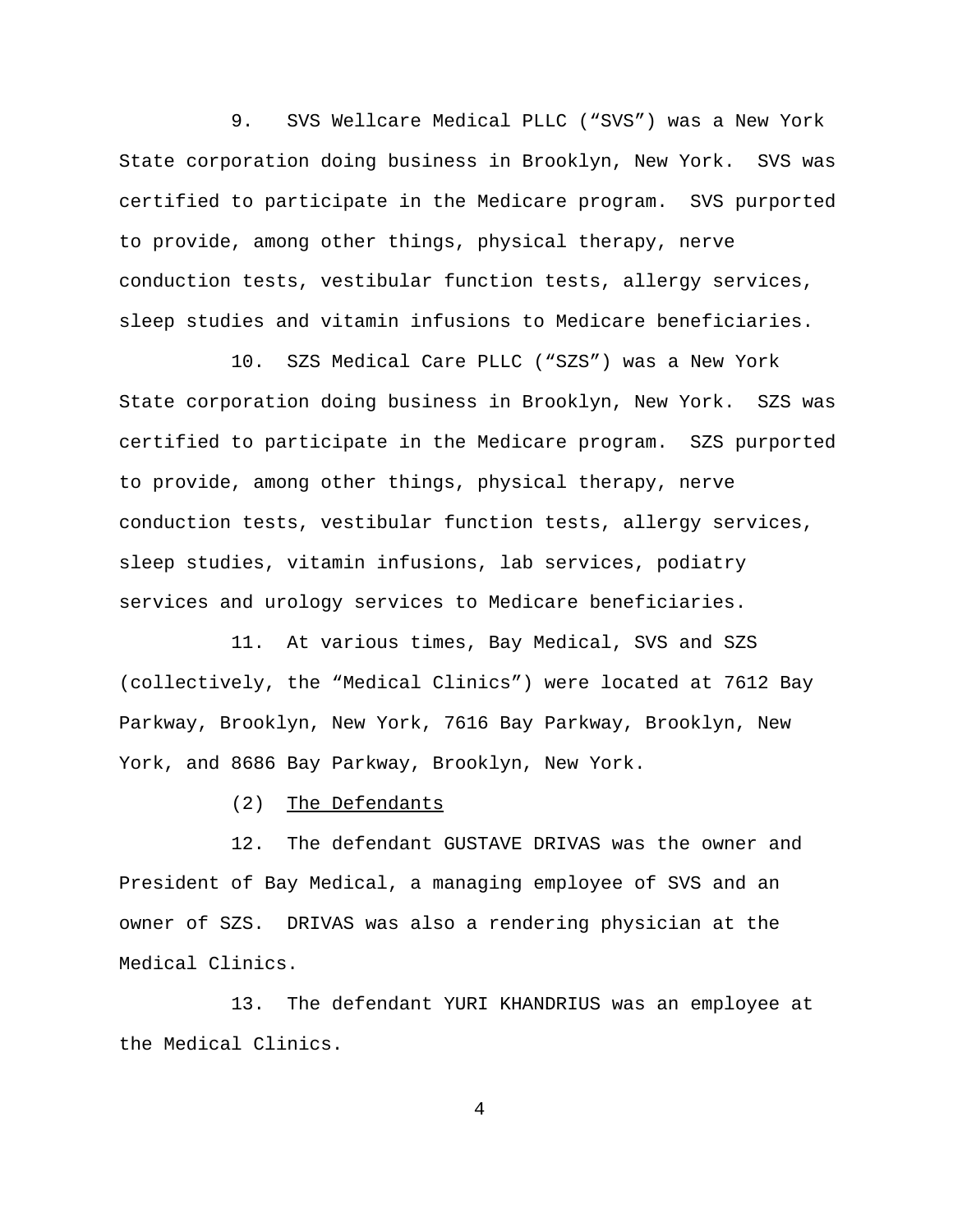14. The defendant Makedon an authorized signatory on an SZS bank account. Among other things, recruited and directed the individuals who conducted financial transactions for the Medical Clinics.

also conducted financial transactions for the Medical Clinics.

15. The defendant **IRINA SHELLINA SHELLINA SHELLINA SHELLINA SHELLINA SHELLINA SHELLINA SHELLINA SHELLINA SHELL** signatory on bank accounts of the Medical Clinics. Among other things, managed the daily operations of the Medical Clinics and worked with MAKSIM SHELLING to direct the individuals who conducted financial transactions for the Medical Clinics.  $\Box$  also conducted financial transactions for the Medical Clinics.

16. The defendants KATHERINA KOSTIOCHENKO, also known as "Katya," SERGEY V. SHELIKHOV, and LEONID ZHELEZNYAKOV, also known as "Lyonya" and "Lenny," were employees at the Medical Clinics.

17. The defendants LARISA SHELABADOVA, ALEXANDER ZARETSER, ANATOLY KRAITER, also known as "Tolik," VLADIMIR KORNEV, and YELENA GALPER conducted financial transactions for the Medical Clinics.

II. The Fraudulent Scheme

18. From approximately March 2005 to July 2010, the defendants GUSTAVE DRIVAS, YURI KHANDRIUS,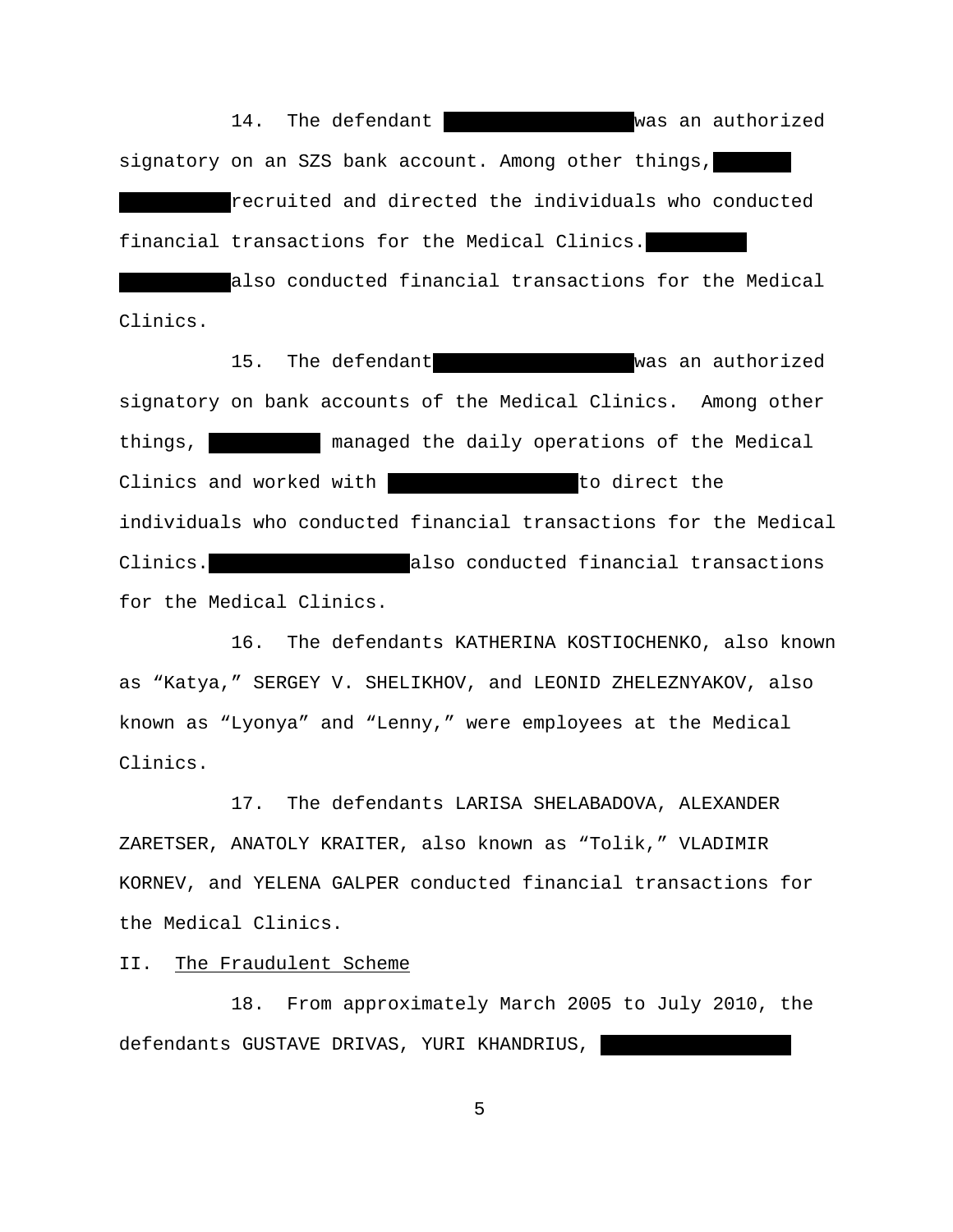, KATHERINA KOSTIOCHENKO, also known as "Katya," SERGEY V. SHELIKHOV, and LEONID ZHELEZNYAKOV, also known as "Lyonya" and "Lenny," together with others, agreed to execute and executed a fraudulent scheme in which they paid cash kickbacks to Medicare beneficiaries to induce those beneficiaries to receive unnecessary physicians' services, physical therapy and diagnostic tests. The defendants also created fraudulent medical records for these beneficiaries which, among other things, falsely reflected that the beneficiaries received medical services that were never provided and falsely indicated that prescribed treatments were medically necessary when, in reality, they were not. The defendants then caused the submission of false and fraudulent claims to Medicare on behalf of the Medical Clinics and rendering physicians that sought reimbursement for the services listed in the fraudulent medical records. As a result of this fraudulent scheme, the Medical Clinics submitted more than \$71 million in fraudulent claims to Medicare. Medicare reimbursed approximately \$47 million of these claims to the Medical Clinics, all of which they were not lawfully entitled to receive.

19. The defendants and others thereafter wrote checks from the Medical Clinics' bank accounts that received Medicare reimbursements to companies controlled by the defendants LARISA SHELABADOVA, ALEXANDER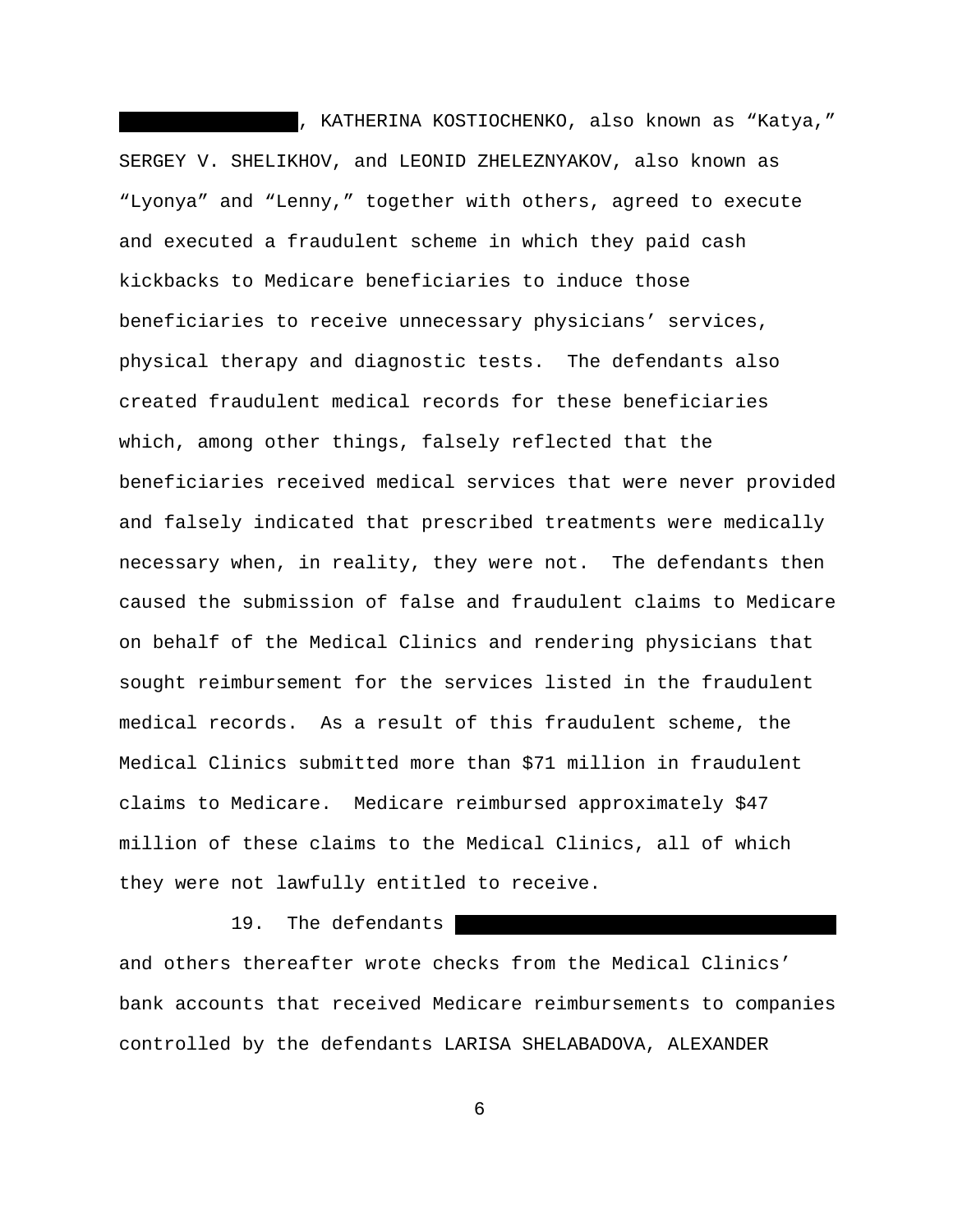ZARETSER, ANATOLY KRAITER, also known as "Tolik," VLADIMIR KORNEV and YELENA GALPER. These checks did not represent payment for any legitimate service at or for the Medical Clinics, but rather were written to launder the Medical Clinics' fraudulently obtained health care proceeds. LARISA SHELABADOVA, ALEXANDER ZARETSER, ANATOLY KRAITER, VLADIMIR KORNEV, YELENA GALPER and others negotiated and cashed these checks and provided the cash back to MAKSIM SHELLIKHOV, IRINA SHELIKHOVA and others. and others then diverted the cash to their own personal use and that of their co-conspirators' and used it to pay illegal cash kickbacks to the Medical Clinics' purported patients.

#### COUNT ONE

(Conspiracy to Commit Health Care Fraud)

20. The allegations contained in paragraphs 1 through 19 are realleged and incorporated as if fully set forth in this paragraph.

21. In or about and between March 2005 and July 2010, both dates being approximate and inclusive, within the Eastern District of New York and elsewhere, the defendants GUSTAVE DRIVAS, YURI KHANDRIUS, KATHERINA KOSTIOCHENKO, also known as "Katya," SERGEY V. SHELIKHOV and LEONID ZHELEZNYAKOV, also known as "Lyonya" and "Lenny," together with others, did knowingly and willfully conspire to execute a scheme and artifice to defraud Medicare, a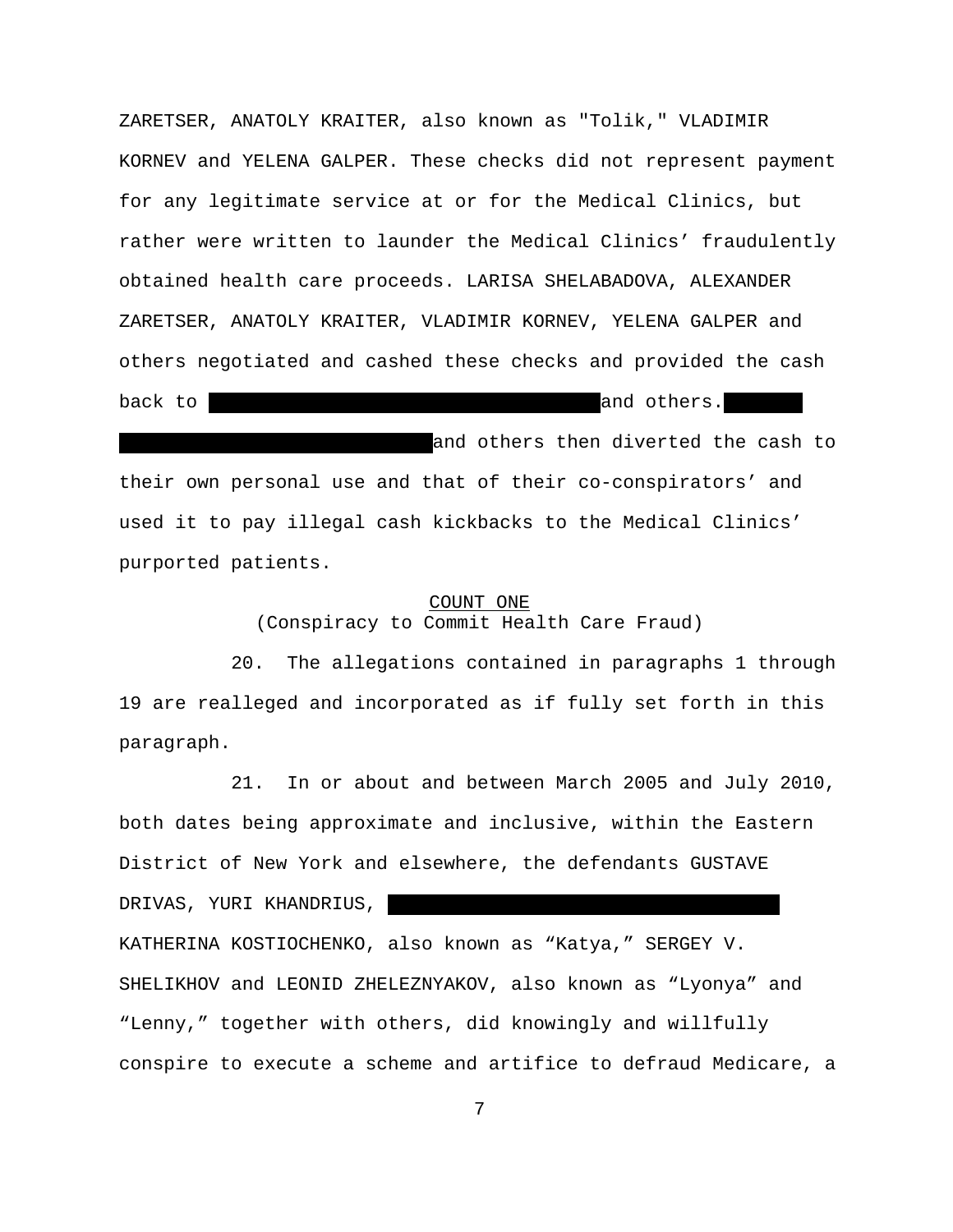health care benefit program, and to obtain, by means of materially false and fraudulent pretenses, representations and promises, money and property owned by, and under the custody and control of, Medicare, in connection with the delivery of and payment for health care benefits, items and services, contrary to Title 18, United States Code, Section 1347.

(Title 18, United States Code, Sections 1349 and 3551 et seq.)

## COUNT TWO

(Conspiracy to Pay Health Care Kickbacks)

22. The allegations contained in paragraphs 1 through 19 are realleged and incorporated as though fully set forth in this paragraph.

23. In or about and between March 2005 and July 2010, both dates being approximate and inclusive, within the Eastern District of New York and elsewhere, the defendants GUSTAVE DRIVAS, YURI KHANDRIUS, KATHERINA KOSTIOCHENKO, also known as "Katya," SERGEY V. SHELIKHOV and LEONID ZHELEZNYAKOV, also known as "Lyonya" and "Lenny," together with others, did knowingly and willfully conspire to offer and pay cash kickbacks, directly and indirectly, overtly and covertly, to Medicare beneficiaries to induce those beneficiaries to refer other Medicare beneficiaries to Bay Medical, SVS and SZS for the furnishing and arranging for the furnishing of items and services for which payment may be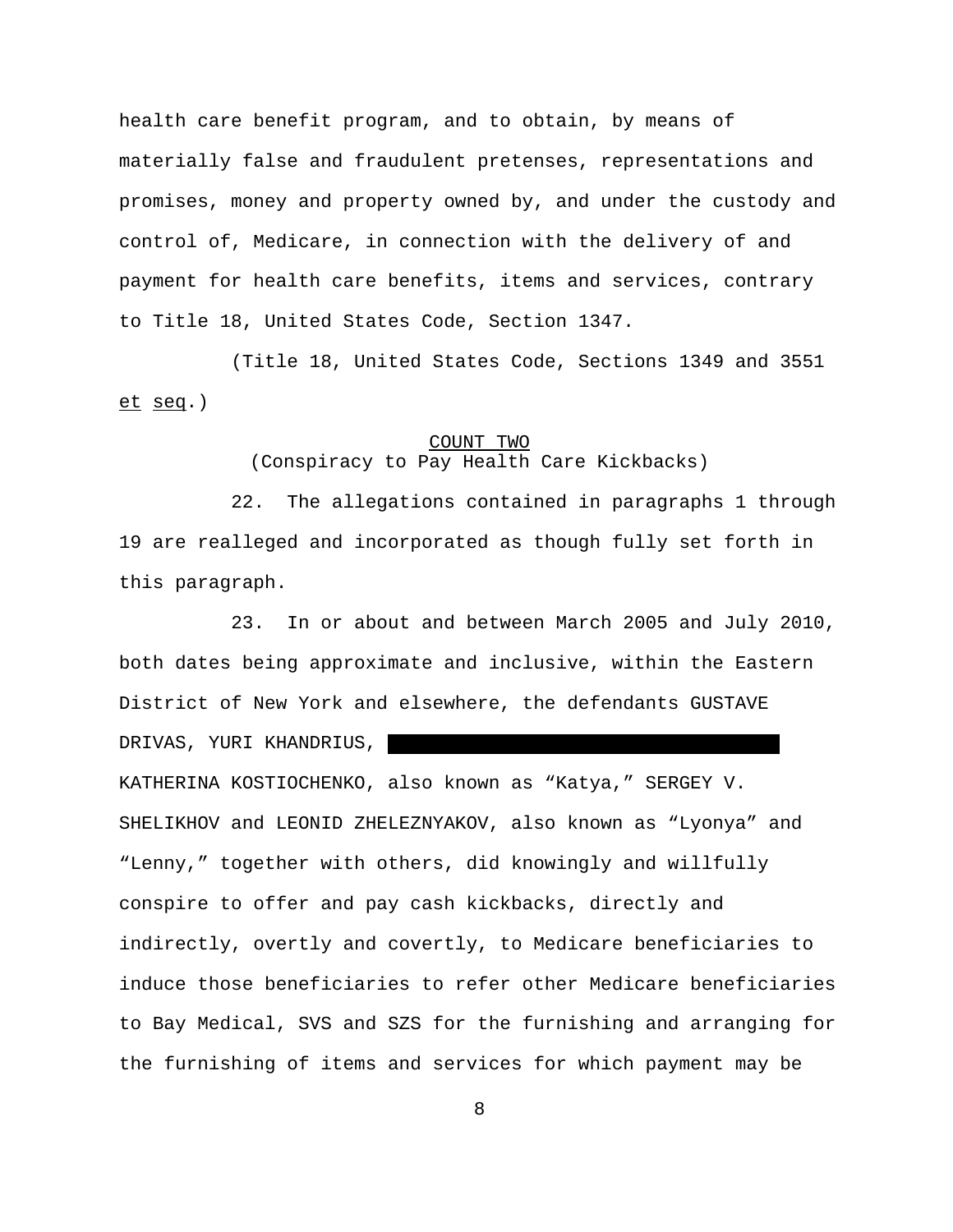made in whole and in part under Medicare, to purchase, lease, order and arrange for and recommend purchasing, leasing and ordering goods, services and items for which payment may be made in whole and in part under Medicare, contrary to Title 42, United States Code, Section 1320a-7b(b)(2).

24. In furtherance of the conspiracy and to effect its objects, within the Eastern District of New York and elsewhere, the defendants GUSTAVE DRIVAS, YURI KHANDRIUS KATHERINA KOSTIOCHENKO, SERGEY V. SHELIKHOV and LEONID ZHELEZNYAKOV, together with others, committed and caused to be committed, among others, the

following:

#### OVERT ACTS

- a. On or about December 23, 2009, the defendant SERGEY V. SHELIKHOV told a confidential source whose identity is known to the Grand Jury ("CS-2") that CS-2 needed to visit the Medical Clinics a minimum of six times to receive a payment.
- b. On or about December 30, 2009, the defendant LEONID ZHELEZNYAKOV told CS-2 that CS-2 needed more than four visits to be placed on a list of individuals who would receive a payment.
- c. On or about January 13, 2010, a coconspirator whose identity is known to the Grand Jury told CS-2 to sign in with the defendant LEONID ZHELEZNYAKOV to receive a payment.
- d. On or about March 25, 2010, the defendant KATHERINA KOSTIOCHENKO offered and paid CS-2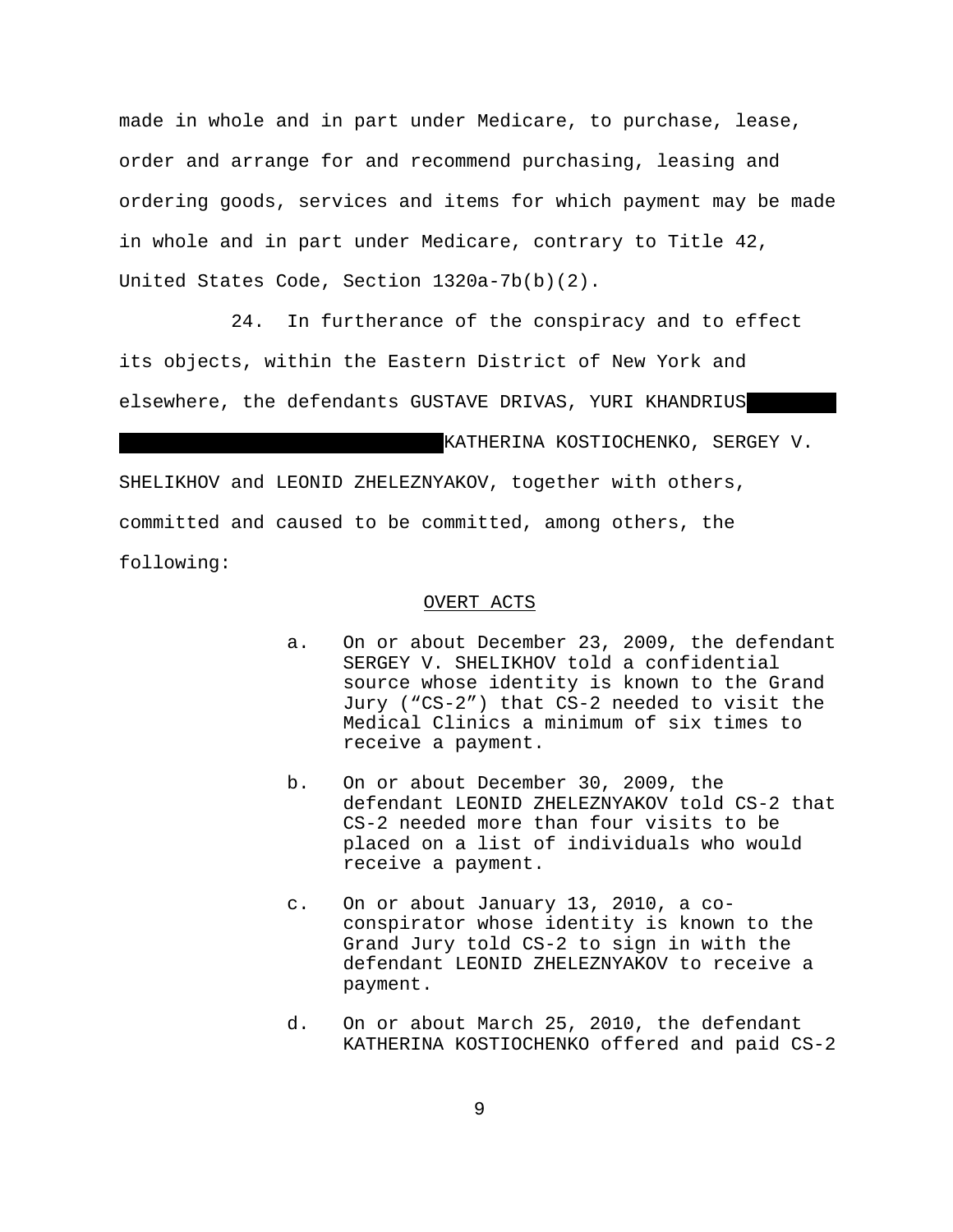for past visits to the Medical Clinics by  $CS-2.$ 

e. On or about May 7, 2010, the defendant KATHERINA KOSTIOCHENKO offered and paid cash to a Medicare beneficiary whose identity is known to the Grand Jury ("Jane Doe 2") to induce Jane Doe 2 to receive medical services at the Medical Clinics and for past visits to the Medical Clinics by Jane Doe 2.

(Title 18, United States Code, Sections 371 and 3551 et seq.)

## COUNT THREE (Health Care Fraud)

25. The allegations contained in paragraphs 1 through 19 are realleged and incorporated as if fully set forth in this paragraph.

26. In or about and between March 2005 and July 2010, both dates being approximate and inclusive, within the Eastern District of New York and elsewhere, the defendants GUSTAVE DRIVAS, YURI KHANDRIUS, KATHERINA KOSTIOCHENKO, also known as "Katya," SERGEY V. SHELIKHOV and LEONID ZHELEZNYAKOV, also known as "Lyonya" and "Lenny," together with others, did knowingly and willfully execute and attempt to execute a scheme and artifice to defraud Medicare, and to obtain, by means of materially false and fraudulent pretenses, representations and promises, money and property owned by, and under the custody and control of,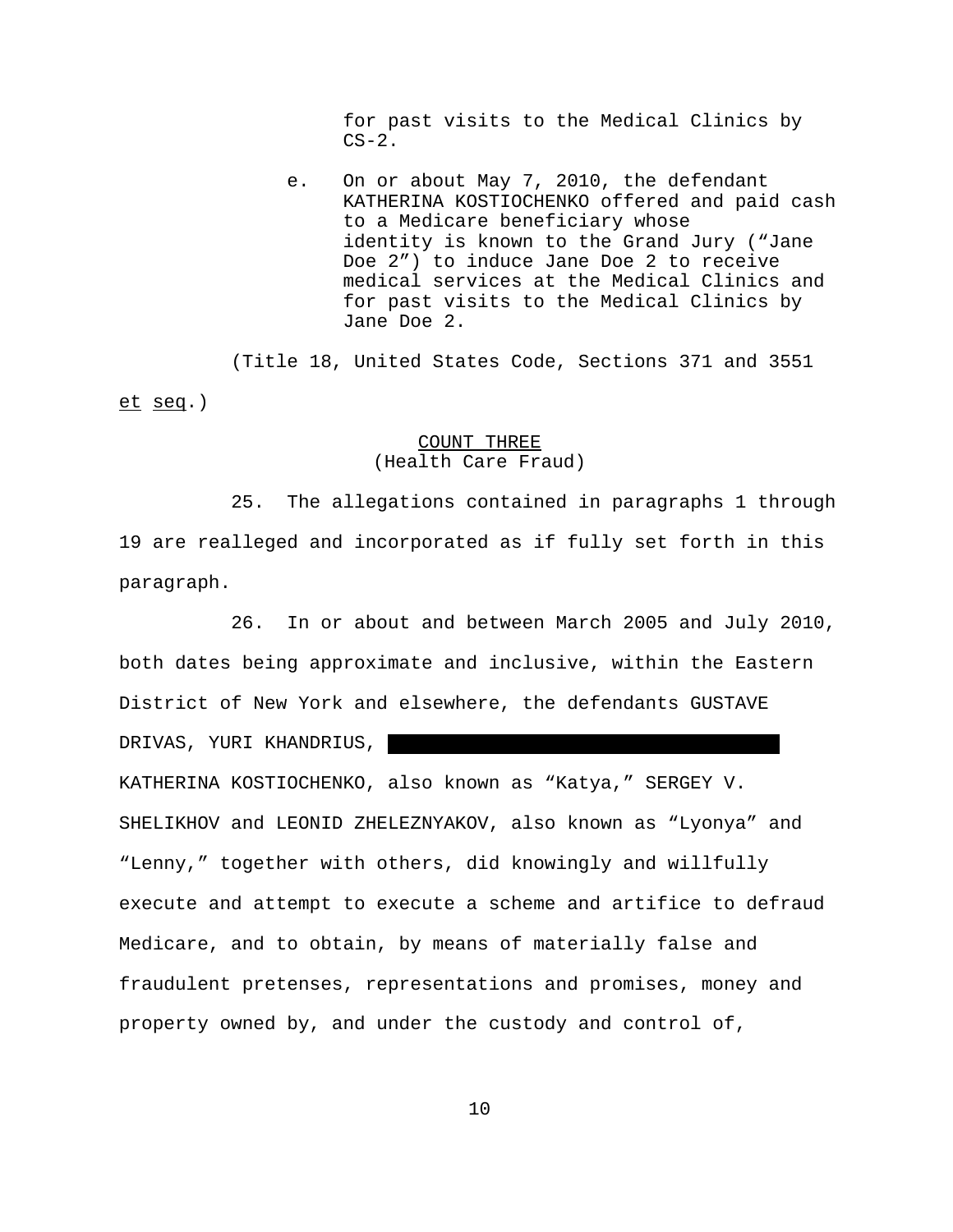Medicare, in connection with the delivery of and payment for health care benefits, items and services.

(Title 18, United States Code, Sections 1347, 2 and 3551 et seq.)

# COUNT FOUR (Money Laundering Conspiracy)

27. The allegations contained in paragraphs 1 through 19 are realleged and incorporated as if fully set forth in this paragraph.

28. In or about and between March 2005 and July 2010, both dates being approximate and inclusive, within the Eastern District of New York and elsewhere, the defendants

LARISA SHELABADOVA, ALEXANDER ZARETSER, ANATOLY KRAITER, also known as "Tolik," VLADIMIR KORNEV and YELENA GALPER, together with others, did knowingly and intentionally conspire to conduct financial transactions affecting interstate commerce, specifically: inter-account transfers of funds and the making, cashing and depositing of checks, which transactions involved the proceeds of specified unlawful activity, specifically: health care fraud, in violation of Title 18, United States Code, Section 1347, and conspiracy to defraud the United States, contrary to Title 18, United State Code, Section 371, knowing that the property involved in such financial transactions represented the proceeds of some form of unlawful activity, and knowing that such financial transactions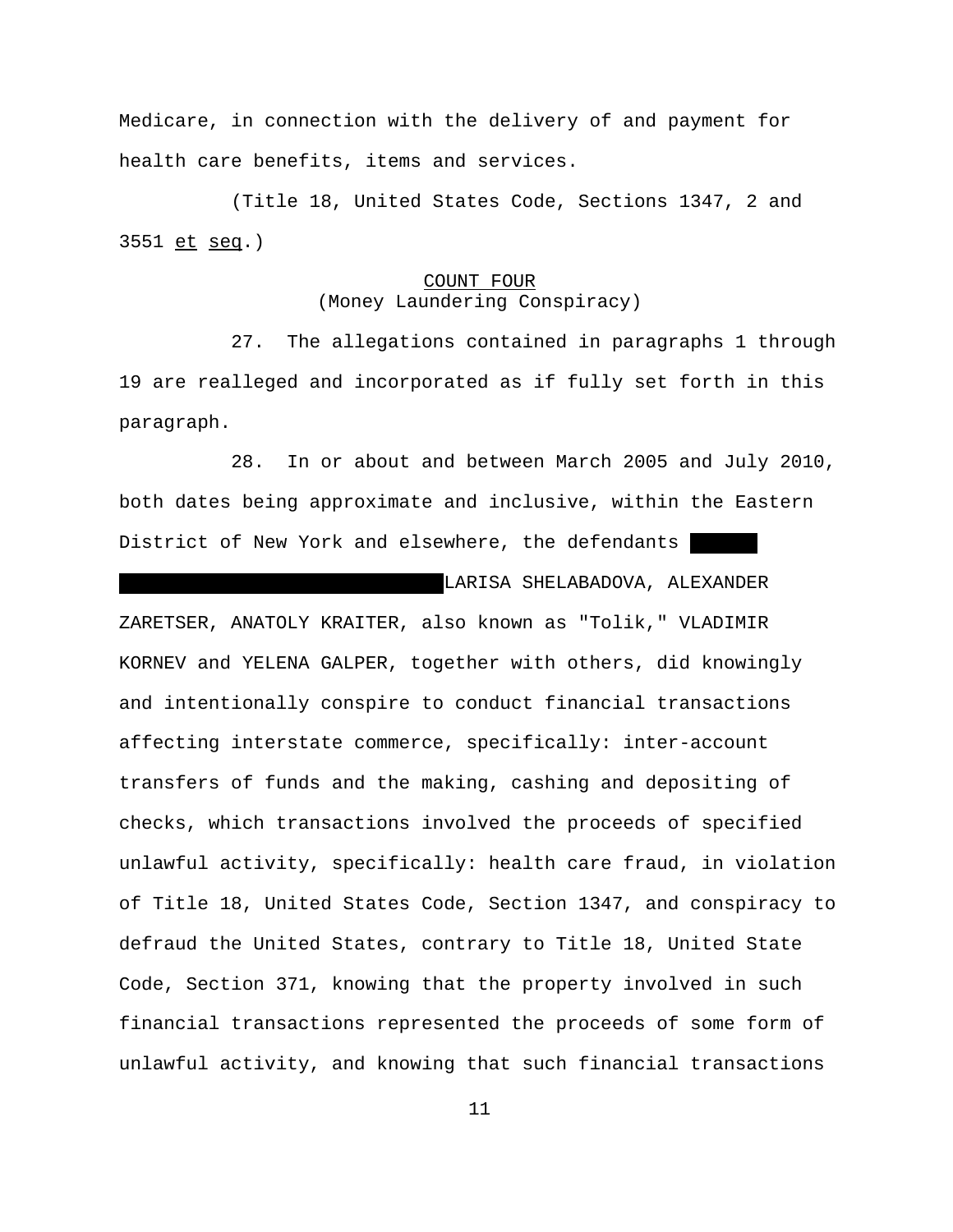were designed in whole and in part to conceal and disguise the nature, the location, the source, the ownership, and the control of the proceeds of the specified unlawful activity, contrary to Title 18, United States Code, Section  $1956(a)(1)(B)(i)$ .

(Title 18, United States Code, Sections 1956(h) and 3551 et seq.)

# COUNTS FIVE THROUGH SIXTEEN (Money Laundering)

 29. The allegations contained in paragraphs 1 through 19 are realleged and incorporated as if fully set forth in this paragraph.

30. On or about the dates identified below, within the Eastern District of New York and elsewhere, the defendants identified below did knowingly and intentionally conduct and attempt to conduct one or more financial transactions affecting interstate commerce, which financial transactions involved the proceeds of specified unlawful activity, specifically: health care fraud, in violation of Title 18, United States Code, Section 1347, and conspiracy to defraud the United States, contrary to Title 18, United State Code, Section 371, knowing that the property involved in such financial transactions represented the proceeds of some form of unlawful activity and knowing that such transactions were designed in whole and in part to conceal and disguise the nature, the location, the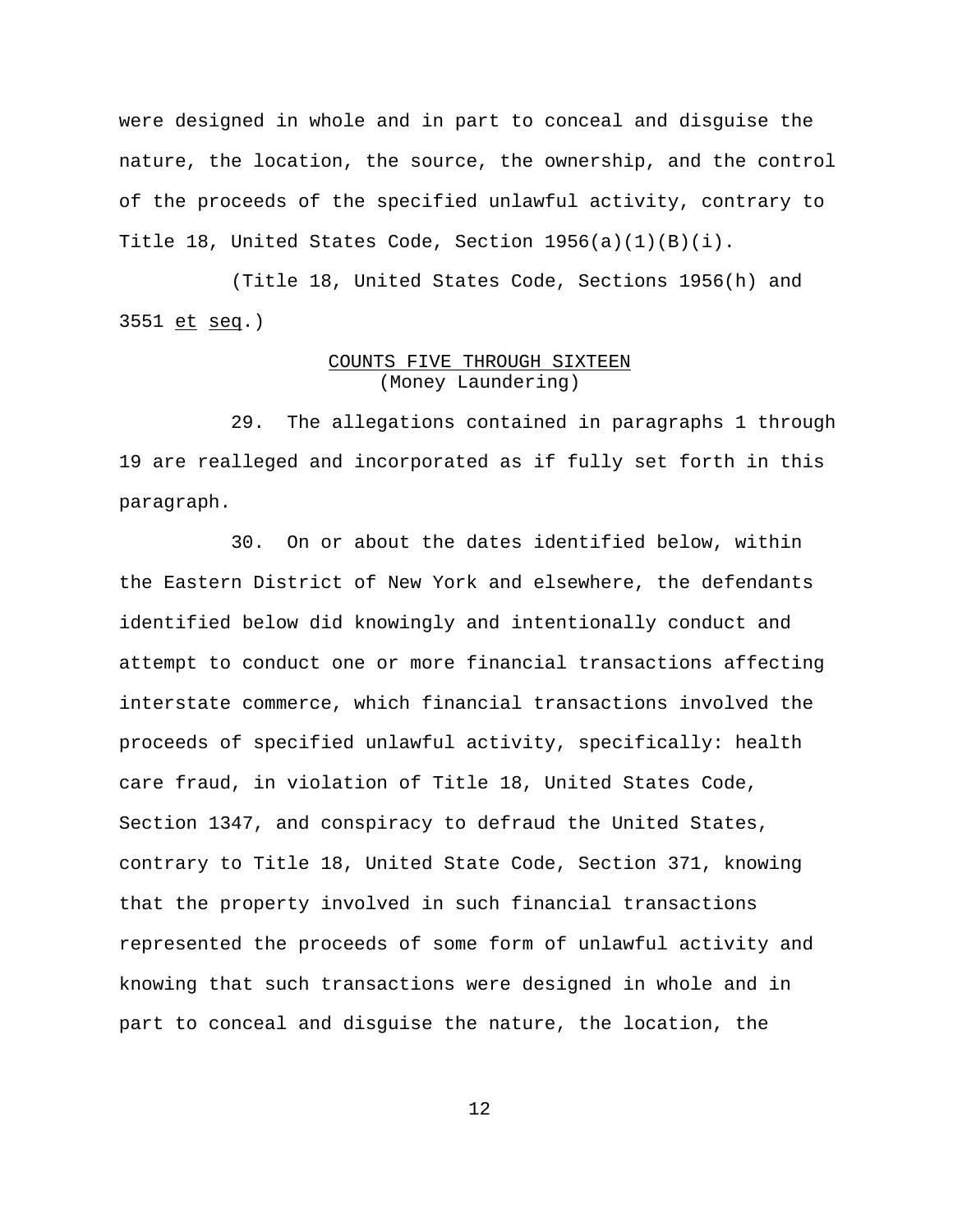source, the ownership and the control of the proceeds of the specified unlawful activity, as set forth below:

| COUNT        | DEFENDANT                    | APPROX.<br><b>DATE</b> | FINANCIAL TRANSACTION                                                                                                                                      |
|--------------|------------------------------|------------------------|------------------------------------------------------------------------------------------------------------------------------------------------------------|
| FIVE         |                              | 5/14/09                | Negotiated SZS Medical<br>Care PLLC check number<br>1887 in the approximate<br>amount of \$6,400 to Ania<br>Development Inc.                               |
| SIX          | LARISA<br>SHELABADOVA        | 5/14/09                | Negotiated SZS Medical<br>Care PLLC check number<br>1887 in the approximate<br>amount of \$6,400 using<br>Ania Development, Inc.<br>account ending in 9606 |
| SEVEN        |                              | 5/20/09                | Negotiated SZS Medical<br>Care PLLC check number<br>1914 in the approximate<br>amount of \$8,070 to Ania<br>Development                                    |
| <b>EIGHT</b> | LARISA<br><b>SHELABADOVA</b> | 5/20/09                | Negotiated SZS Medical<br>Care PLLC check number<br>1914 in the approximate<br>amount of \$8,070 using<br>Ania Development, Inc.<br>account ending in 9606 |
| NINE         |                              | 5/15/09                | Negotiated SZS Medical<br>PLLC check number 1891 in<br>the approximate amount of<br>\$7,100 to DK Best<br>Advertising                                      |
| TEN          | ALEXSANDER<br>ZARETSER       | 5/15/09                | Negotiated SZS Medical<br>PLLC check number 1891 in<br>the approximate amount of<br>\$7,100 using DK Best<br>Advertising Inc. account<br>ending in 9333    |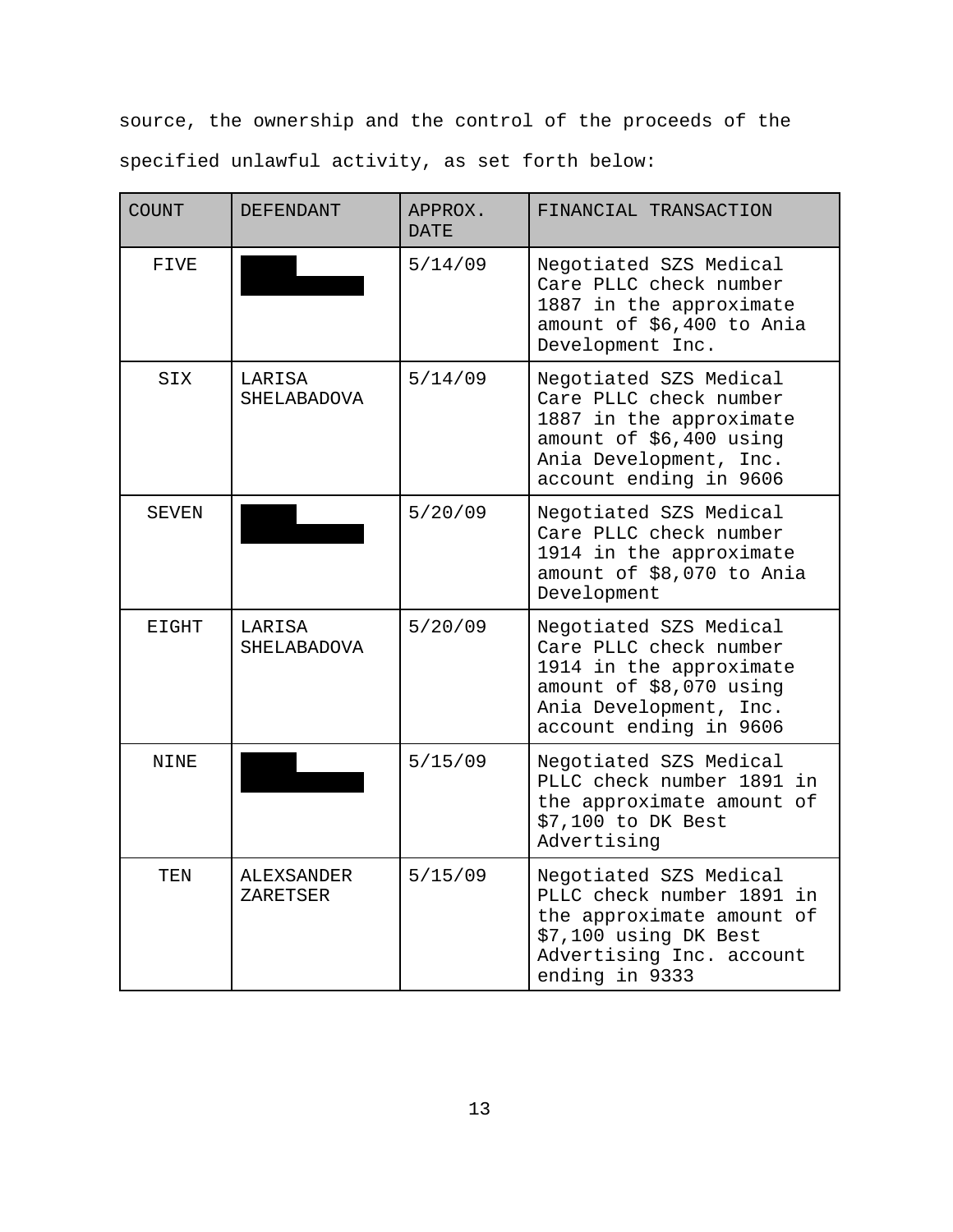| <b>ELEVEN</b>   |                                  | 5/20/09  | Negotiated SZS Medical<br>Care PLLC check number<br>1919 in the approximate<br>amount of \$5,450 to DK<br>Best Advertising                                    |
|-----------------|----------------------------------|----------|---------------------------------------------------------------------------------------------------------------------------------------------------------------|
| TWELVE          | <b>ALEXSANDER</b><br>ZARETSER    | 5/20/09  | Negotiated SZS Medical<br>Care PLLC check number<br>1919 in the approximate<br>amount of \$5,450 using DK<br>Best Advertising, Inc.<br>account ending in 9333 |
| THIRTEEN        |                                  | 3/20/09  | Negotiated SZS Medical<br>PLLC check number 1769 in<br>the approximate amount of<br>\$8,500 to Kolkneva<br>Entertainment Inc.                                 |
| <b>FOURTEEN</b> | <b>ANATOLY</b><br><b>KRATTER</b> | 3/20/09  | Negotiated SZS Medical<br>PLLC check number 1769 in<br>the approximate amount of<br>\$8,500 using Kolkneva<br>Entertainment Inc. account<br>ending in 6689    |
| FIFTEEN         |                                  | 12/1/09  | Negotiated Bay Medical<br>Care PC check number 1080<br>in the approximate amount<br>of \$21,500 to MT Billing                                                 |
| SIXTEEN         |                                  | 12/21/09 | Negotiated SZS Medical<br>Care PLLC check number<br>1265 in the approximate<br>amount of \$33,750 to MT<br>Billing                                            |

(Title 18, United States Code, Sections

 $1956(a)(1)(B)(i)$ , 2 and  $3551$  et seq.)

# CRIMINAL FORFEITURE ALLEGATION AS TO COUNTS ONE THROUGH THREE

 31. The United States hereby gives notice to the defendants charged in Counts One through Three that, upon conviction of any such offenses, the Government will seek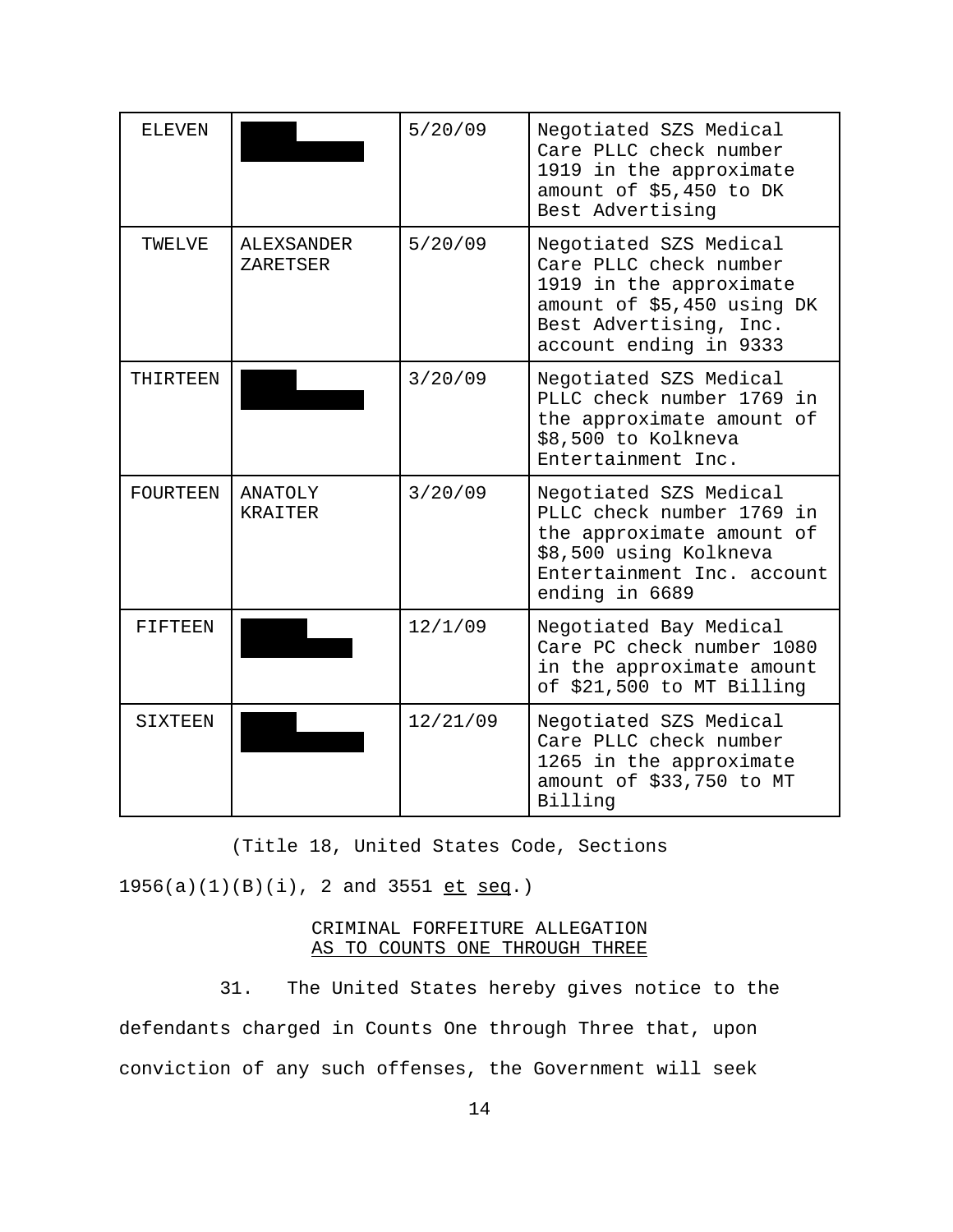forfeiture in accordance with Title 18, United States Code, Section  $982(a)(7)$ , which requires any person convicted of such offenses to forfeit any property, real or personal, that constitutes or is derived, directly or indirectly, from gross proceeds traceable to the commission of the offenses, including but not limited to, the following:

a. approximately \$526,229.96 seized from TD Bank Account No. 4245835545, held in the name of SZS Medical Care PLLC, and all proceeds traceable thereto;

b. approximately \$2,073,530.01 seized from Bank of America Account No. 483027813428, held in the name of SZS Medical Care PLLC, and all proceeds traceable thereto;

c. approximately \$727,000.00 seized from JPMorgan Chase Account No. 793100249, held in the name of Elena Girenko, and all proceeds traceable thereto;

d. approximately \$16,960.32 seized from JPMorgan Chase Account No. 798506416, held in the name of Elena Girenko and Aleksandr Spektor, and all proceeds traceable thereto;

e. approximately \$232,000 seized from TD Bank Account No. 4248689907, held in the name of Irina Shelikhova, and all proceeds traceable thereto;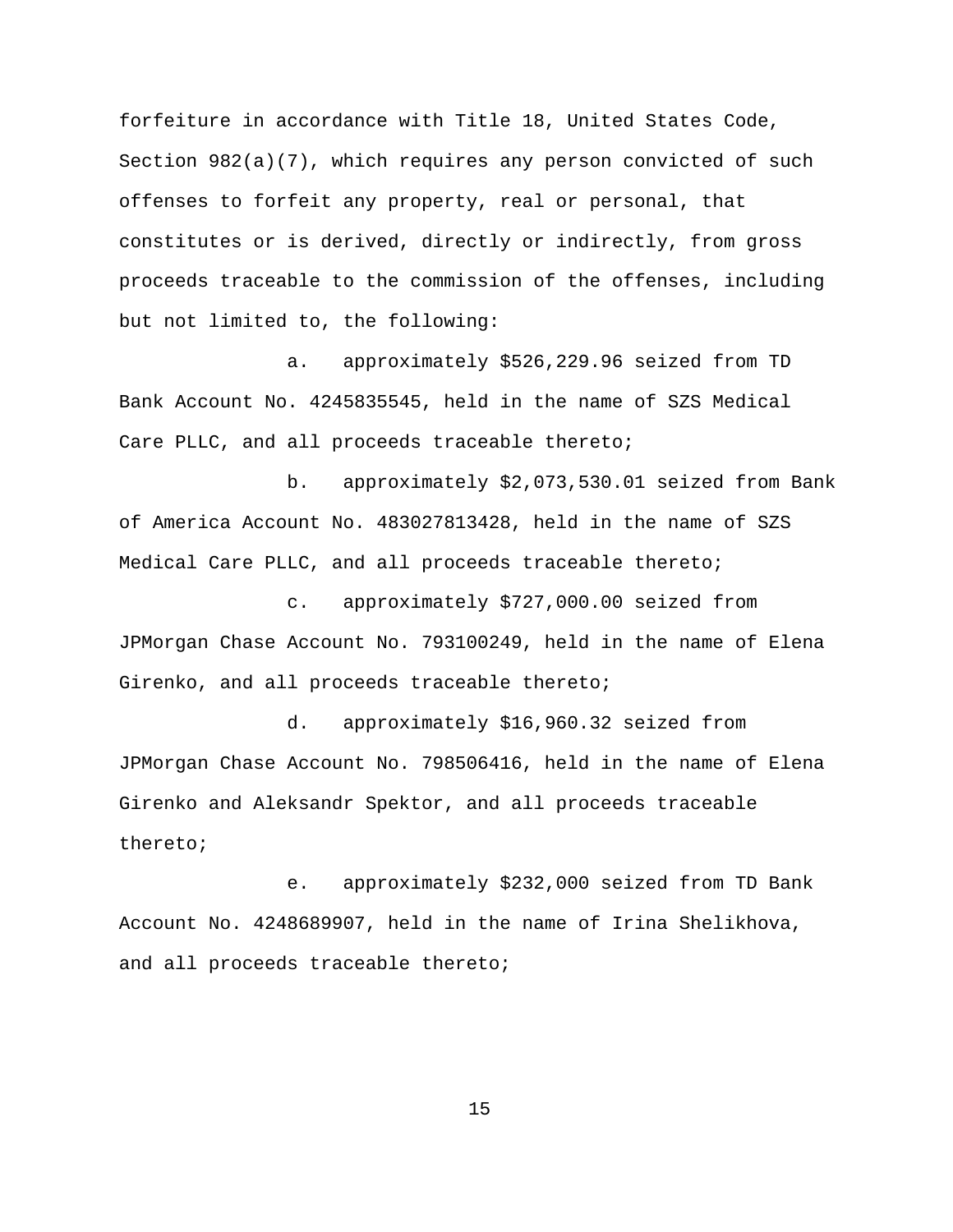f. approximately \$24,048.88 seized from TD Bank Account No. 7924571842, held in the name of Jonathan Wahl and/or Wahl Medical PC, and all proceeds traceable thereto;

g. approximately \$1,344,375.33 seized from National Government Services that would have otherwise been paid to SZS Medical Care PLLC, and all proceeds traceable thereto;

h. approximately \$41,000 in U.S. currency seized from 8686 Bay Parkway, Brooklyn, New York on or about July 16, 2010, and all proceeds traceable thereto;

i. any and all right, title and interest in the real property and appurtenances, improvements, fixtures, attachments and easements known as 67 Nicolosi Loop, Staten Island, New York, and all proceeds traceable thereto;

j. any and all right, title and interest in the real property and appurtenances, improvements, fixtures, attachments and easements known as 8686 Bay Parkway, Apt. 2C, Brooklyn, New York, and all proceeds traceable thereto;

k. any and all right, title and interest in the real property and appurtenances, improvements, fixtures, attachments and easements known as 220 Tennyson Drive, Staten Island, New York, and all proceeds traceable thereto;

l. any and all right, title and interest in the real property and appurtenances, improvements, fixtures,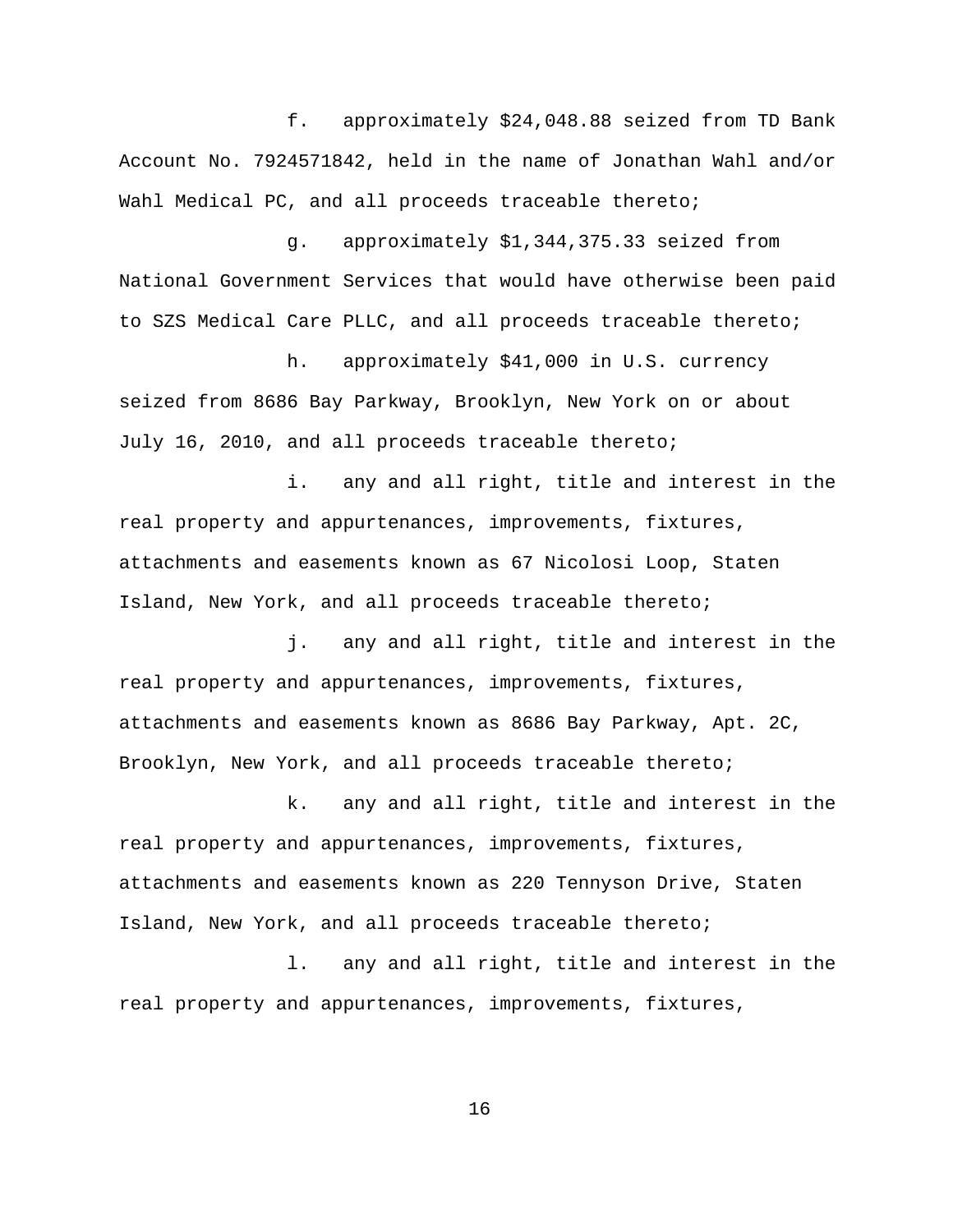attachments and easements known as 480 Tennyson Drive, Staten Island, New York, and all proceeds traceable thereto;

m. any and all right, title and interest in the real property and appurtenances, improvements, fixtures, attachments and easements known as 3149 Emmons Avenue, Unit R1, Brooklyn, New York, and all proceeds traceable thereto;

n. any and all right, title and interest in the real property and appurtenances, improvements, fixtures, attachments and easements known as 3149 Emmons Avenue, Unit R2, Brooklyn, New York, and all proceeds traceable thereto;

o. any and all right, title and interest in the real property and appurtenances, improvements, fixtures, attachments and easements known as 3149 Emmons Avenue, Commercial Unit, Brooklyn, New York, and all proceeds traceable thereto; and

p. the real property located at 360 East Madison Avenue, Cresskill, New Jersey 07626, in an amount to be proven at trial but believed to be at least \$21,961.34.

32. If any of the above-described forfeitable property, as a result of any act or omission of the defendants:

a. cannot be located upon the exercise of due diligence;

b. has been transferred or sold to, or deposited with, a third party;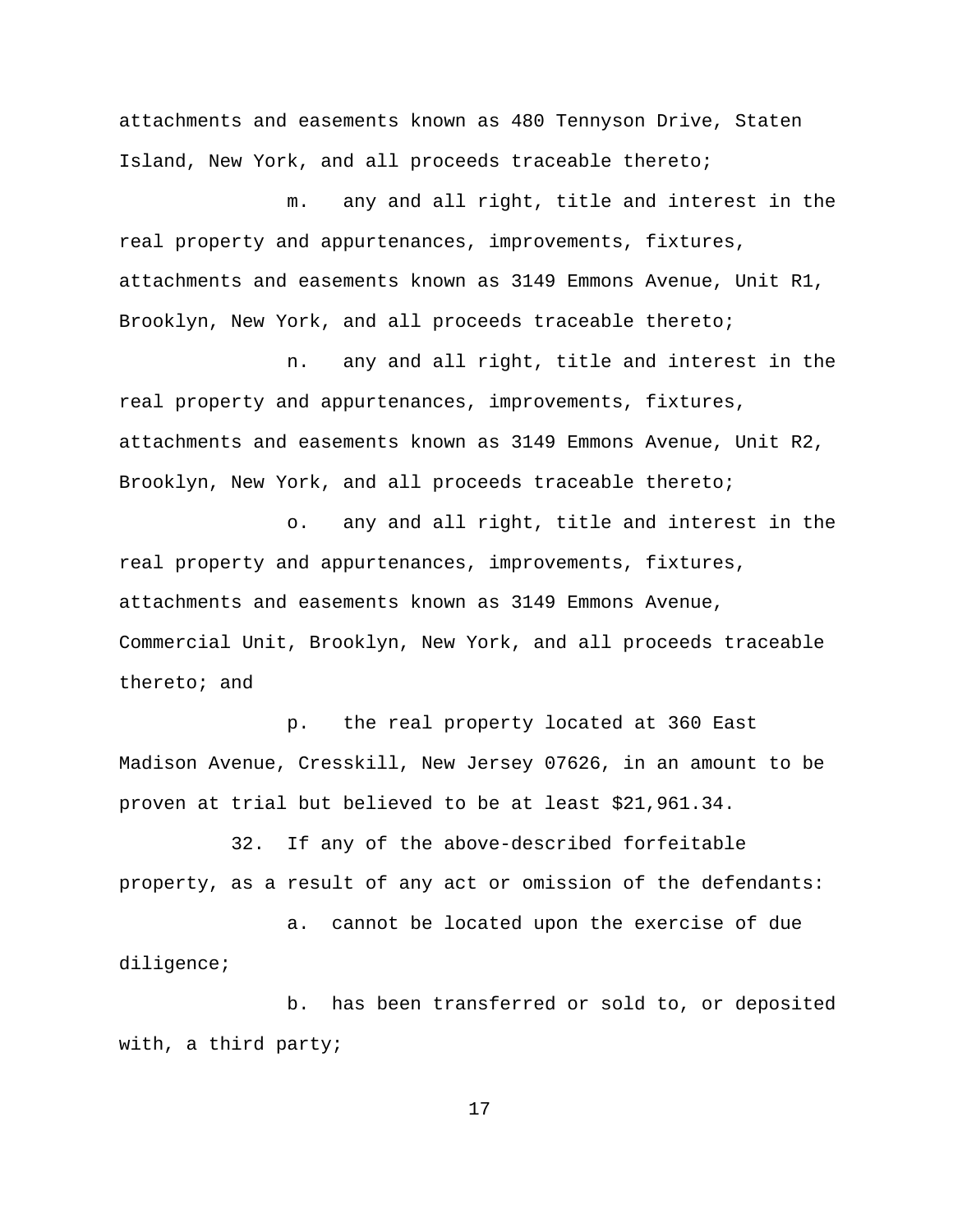c. has been placed beyond the jurisdiction of the court;

d. has been substantially diminished in value; or

e. has been commingled with other property which cannot be divided without difficulty; it is the intent of the United States, pursuant to Title 18, United States Code, Section 982(b), to seek forfeiture of any other property of such defendants up to the value of the forfeitable property described in this forfeiture allegation.

(Title 18, United States Code, Sections 982(a)(7) and 982(b))

## CRIMINAL FORFEITURE ALLEGATION AS TO COUNTS FOUR THROUGH SIXTEEN

33. The United States hereby gives notice to the defendants charged in Counts Four through Sixteen that, upon conviction of any such offenses, the government will seek forfeiture in accordance with Title 18, United States Code, Section  $982(a)(1)$ , of all property involved in each offense of conviction in violation of Title 18, United States Code, Section 1956, or conspiracy to commit such offenses, and all property traceable to such property.

34. If any of the above-described forfeitable property, as a result of any act or omission of the defendants: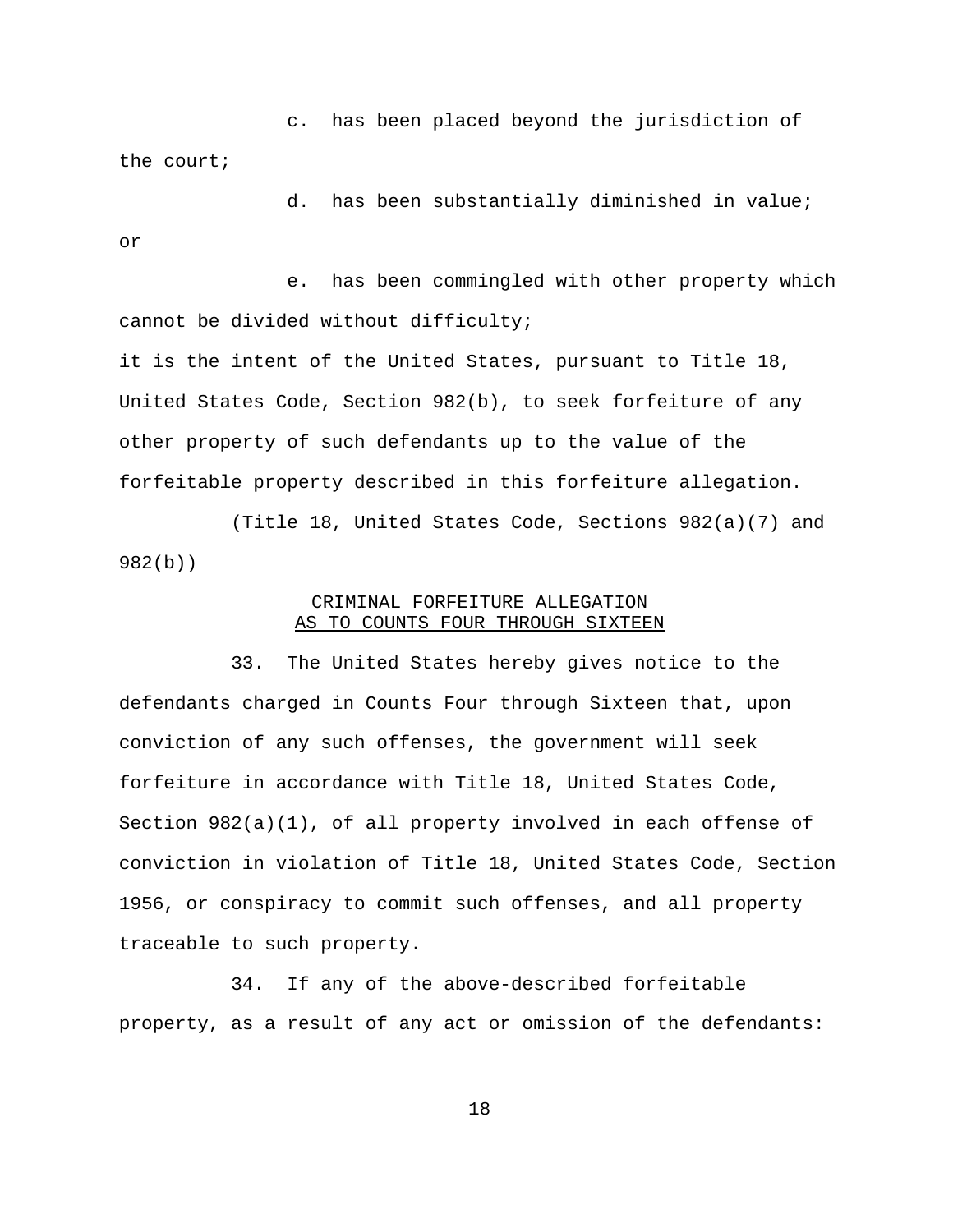a. cannot be located upon the exercise of due diligence;

b. has been transferred or sold to, or deposited with, a third party;

c. has been placed beyond the jurisdiction of the court;

or

d. has been substantially diminished in value;

e. has been commingled with other property which cannot be divided without difficulty;

it is the intent of the United States, pursuant to Title 18, United States Code, Section 982(b), to seek forfeiture of any